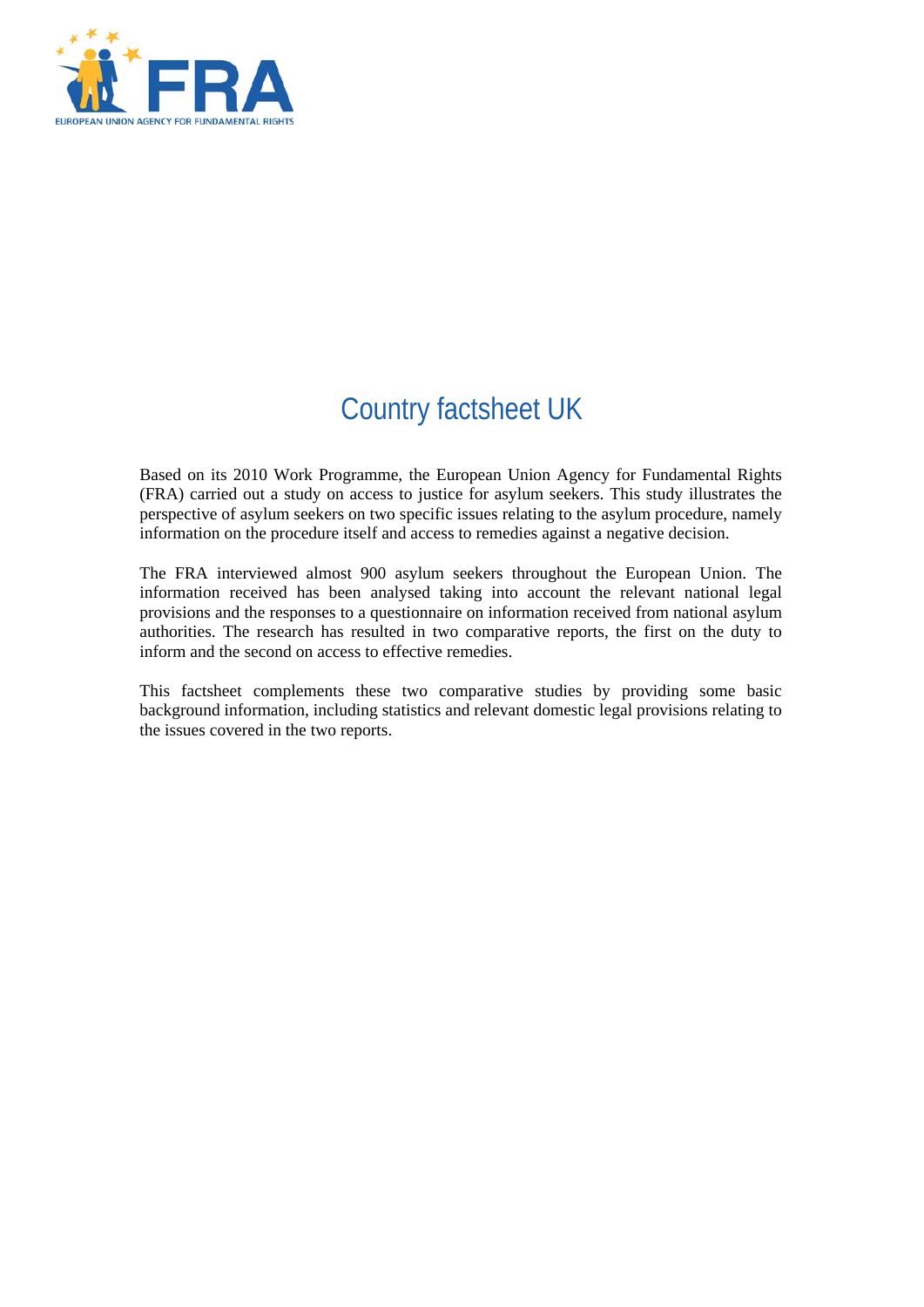## 1. Statistics

### **Statistics on asylum applications (Total and top 10 nationalities)**

| 2009 Top 10 Nationalities | 2008 Top 10 Nationalities |      |  |
|---------------------------|---------------------------|------|--|
| n.a.                      |                           | н.а. |  |

#### **Statistics on first instance asylum decisions (Total positive decisions - top five nationalities)**

| 2009        |                                                     |                                           |                           |                 |                                        |                                       |                                                   |
|-------------|-----------------------------------------------------|-------------------------------------------|---------------------------|-----------------|----------------------------------------|---------------------------------------|---------------------------------------------------|
|             | <b>Geneva</b><br><b>Convention</b><br><b>Status</b> | <b>Subsidiary</b><br>protection<br>status | Humanitarian <sup>1</sup> | <b>Rejected</b> | <b>Total</b><br>number of<br>decisions | <b>Total</b><br>positive<br>decisions | Recognition<br>rate <sup>2</sup><br>$\frac{6}{9}$ |
| Total       | 5,545                                               | 2,685                                     | 125                       | 22,695          | 31,045                                 | 8,355                                 | 26.9                                              |
| Zimbabwe    | 2,365                                               | 420                                       | 10                        | 5.475           | 8,265                                  | 2,790                                 | 33.8                                              |
| Afghanistan | 220                                                 | 1.225                                     | 10                        | 2,080           | 3,535                                  | 1,455                                 | 41.2                                              |
| Eritrea     | 870                                                 | 70                                        |                           | 935             | 1,875                                  | 945                                   | 50.4                                              |
| Somalia     | 535                                                 | 80                                        | 10                        | 670             | 1,295                                  | 625                                   | 48.3                                              |
| Iran        | 290                                                 | 155                                       | 15                        | 2,000           | 2,460                                  | 460                                   | 18.7                                              |

#### **Statistics on final decisions (Total positive decisions - top five nationalities)**

| 2009  |                                              |                                           |                           |          |                                        |                                       |                                                          |
|-------|----------------------------------------------|-------------------------------------------|---------------------------|----------|----------------------------------------|---------------------------------------|----------------------------------------------------------|
|       | Geneva<br><b>Convention</b><br><b>Status</b> | <b>Subsidiary</b><br>protection<br>status | Humanitarian <sup>1</sup> | Rejected | <b>Total</b><br>number of<br>decisions | <b>Total</b><br>positive<br>decisions | <b>Recognition</b><br>rate <sup>2</sup><br>$\frac{0}{0}$ |
| Total | n.a.                                         | n.a.                                      | n.a.                      | n.a.     | n.a.                                   | n.a.                                  |                                                          |

*Notes: These tables are based on categories used by Eurostat. The way Eurostat presents its data may not necessarily correspond to categories used at national level. This can particularly be the case with statistics provided under 'humanitarian status'. For a more detailed understanding of the data, the reader is invited to consult national statistics at: [http://rds.homeoffice.gov.uk/rds/whatsnew1.html.](http://rds.homeoffice.gov.uk/rds/whatsnew1.html)* 

*Data has been rounded to the nearest 5. Due to the rounding, the sum of individuals may not necessarily match the given total. 0 means less than 3; n.a.* = *not available. Islamic Republic of Iran.* 

 *Covering persons granted authorisation to stay for humanitarian reasons under national law by administrative or judicial bodies. It includes persons who are not eligible for international protection as currently defined in the first stage legal instruments but are nonetheless protected against removal under the obligations that are imposed on all Member States by international refugee or human rights instruments or on the basis of principles flowing from such instruments.* 

*2 The recognition rate corresponds to the proportion of positive first instance or final on appeal decisions out of the total number of decisions in 2009. Positive decisions include the provision of refugee status, subsidiary protection and humanitarian protection (where data is available).* 

*Source: [Eurostat](http://epp.eurostat.ec.europa.eu/), Data extracted on 07 September 2010.*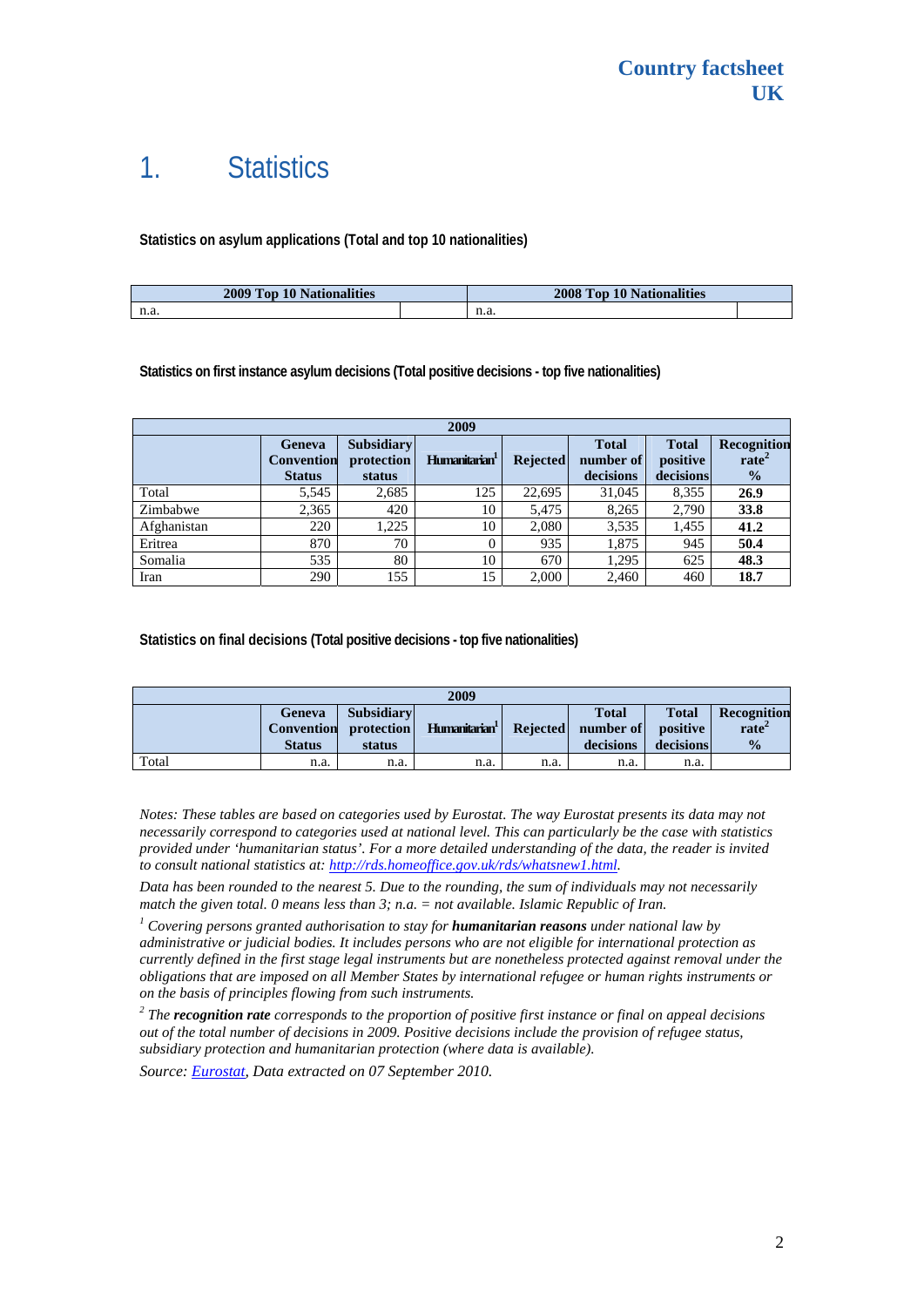# 2. Background Information

### Asylum legislation[1](#page-2-0)

[Nationality, Immigration and Asylum Act 2002](http://www.opsi.gov.uk/acts/acts2002/ukpga_20020041_en_1)  [Asylum \(Procedures\) Regulations 2007 \(SI 3187/2007\)](http://www.opsi.gov.uk/si/si2007/uksi_20073187_en_1) [Immigration Rules](http://www.ind.homeoffice.gov.uk/policyandlaw/immigrationlaw/immigrationrules/) HC 395 (last updated in April 2010) [Asylum and Immigration \(Treatment of Claimants, etc.\) Act 2004](http://www.opsi.gov.uk/acts/acts2004/ukpga_20040019_en_1)

### Asylum authorities

**First instance authority**  [UK Border Agency](http://www.ukba.homeoffice.gov.uk/), Home Office

**Second instance authority**  [First-tier Tribunal \(Immigration and Asylum Chamber\)](http://www.tribunals.gov.uk/ImmigrationAsylum/)

# 3. Duty to inform asylum seekers

The Secretary of State shall inform asylum applicants in a language they may reasonably be supposed to understand and within a reasonable time after their claim for asylum has been recorded of the procedure to be followed, their rights and obligations during the procedure, and the possible consequences of non-compliance and non-co-operation They shall be informed of the likely timeframe for consideration of the application (Paragraph 357A, Immigration Rules HC 395). The Secretary of State shall inform asylum applicants within a reasonable time not exceeding fifteen days after their claim for asylum has been recorded of the benefits and services that they may be eligible to receive, as well as of non-governmental organisations and persons that provide legal assistance to asylum applicants and which may be able to help asylum applicants or provide information on available benefits and services (Paragraph 358, Immigration Rules HC 395).

In August 2010, the UK Border Agency provided the following information to the FRA as regards written information materials.

| <b>Written information</b><br>materials | Information leaflet translated into 16 languages.                      |  |  |  |
|-----------------------------------------|------------------------------------------------------------------------|--|--|--|
| <b>Provided when?</b>                   | When screening the application.                                        |  |  |  |
| Provided by whom?                       | The Screening Officer.                                                 |  |  |  |
| Has an evaluation of                    | Yes. The leaflet is circulated to internal and external colleagues for |  |  |  |
| information tools been                  | comments and feedback and recommendations carefully considered for     |  |  |  |
| carried out?                            | implementation of the next update.                                     |  |  |  |

<span id="page-2-0"></span>The legal information in this factsheets has been updated to reflect the situation on 1 September 2010.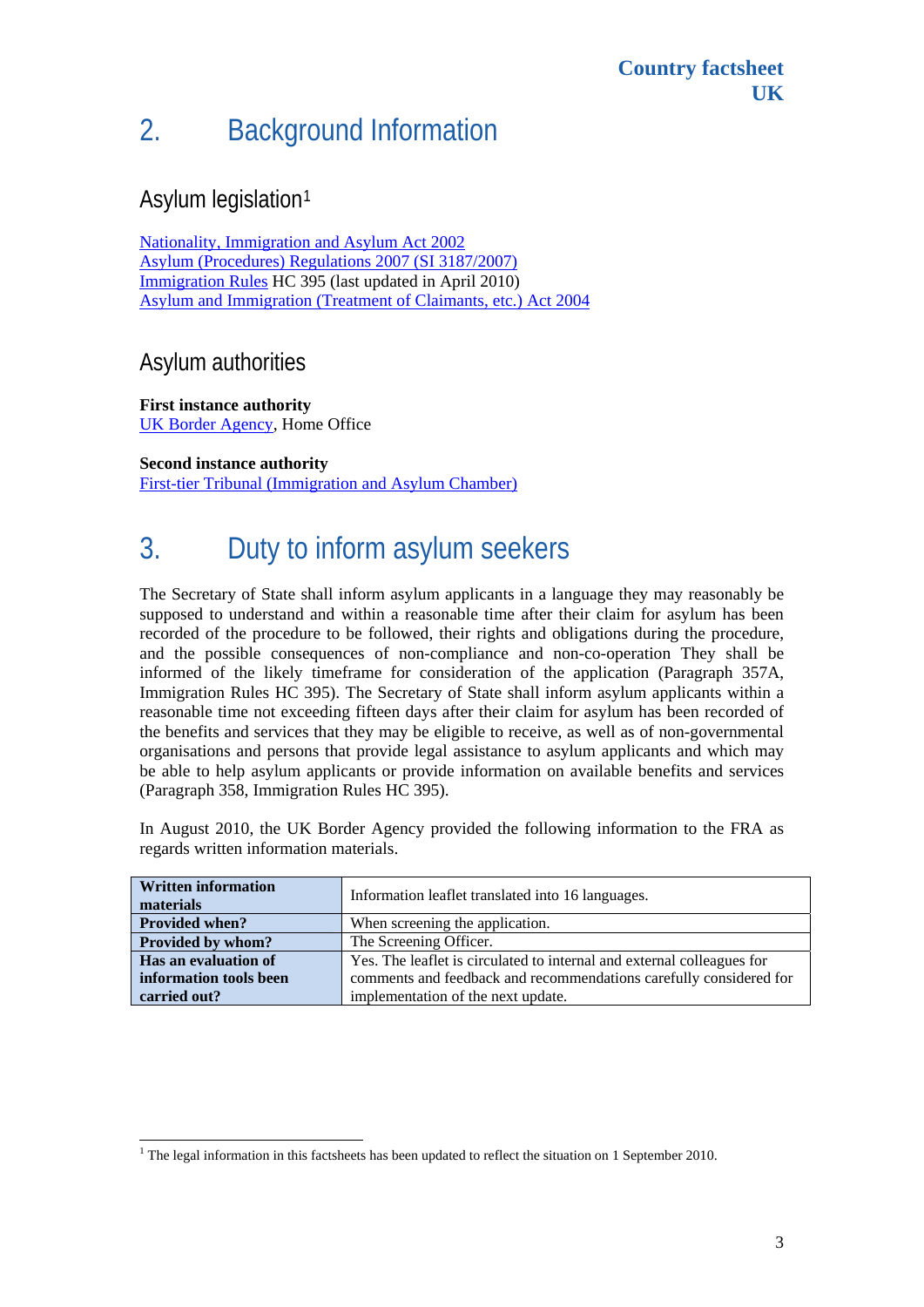## 4. Effective Remedy

## Type of procedures

Upon completion of the initial screening process, the applicant may be routed into: (i) the detained fast-track procedure; (ii) to a regional asylum team at the UK Border Agency for substantive consideration of the asylum claim, or (iii) through Third Country procedures (admissibility procedures), conducted by separate units within the determining authority. The detained fast-track procedure is used for claims that appear to be ones that may be decided quickly. Applicants are interviewed and served with a decision within five days of their arrival. If new or additional information comes to light suggesting that the fast-track procedure is not suitable, the asylum seeker may be transferred to the normal procedure.

Third country cases are dealt with by the Third Country Unit, which is also responsible for considering asylum claims that come under the Dublin system. Once the Secretary of State is satisfied that the asylum seeker comes from a safe third country, he/she will normally decline to examine the asylum application substantively and issue a certificate as appropriate (Paragraph 345, Immigration Rules HC 395).<sup>[2](#page-3-0)</sup>

### Duty to state reasons for rejection and procedure to appeal

Written notice of decisions on applications for asylum shall be given in reasonable time to the asylum seeker in a language that he/she may reasonably be supposed to understand. In case of a negative decision, the reasons in fact and law shall be stated in the decision, and information provided in writing on how to challenge the decision (Paragraphs 333 and 336, Immigration Rules HC 395).

### Time limits for appeal

Under the general right of appeal, a person may appeal against an immigration decision, such as the refusal of leave to enter the territory, refusal of entry clearance or a decision to make a deportation order (Section 82, NIAA 2002). Although section 83 of the NIAA 2002 entitles the asylum seeker to lodge an appeal against the rejection of his asylum claim, no statutory incountry right of appeal exists in the following cases:

- for an applicant whose asylum or human rights-based claim is certified as 'clearly unfounded' on the basis that it is without substance, or the applicant is entitled to reside in a safe country of origin (Section 94, NIAA 2002); there is only an out-ofcountry right of appeal;
- for applicants removed on safe third country grounds, save that an in-country right of appeal is available where the applicant claims that removal to a state, not subject to the Dublin II Regulation, would breach human rights and this claim has not been certified as unfounded (Section 33 and Schedule 3, [Asylum and Immigration](http://www.opsi.gov.uk/acts/acts2004/ukpga_20040019_en_1)  [\(Treatment of Claimants, etc.\) Act 2004](http://www.opsi.gov.uk/acts/acts2004/ukpga_20040019_en_1);

<span id="page-3-0"></span> $\frac{1}{2}$  The information on the type of procedures has been taken from the report by the Intergovernmental consultations on migration, asylum and refugees (IGC), *Asylum Procedures, Report on Policies and Practices in IGC Participating States,* May 2009, pp. 366 - 372.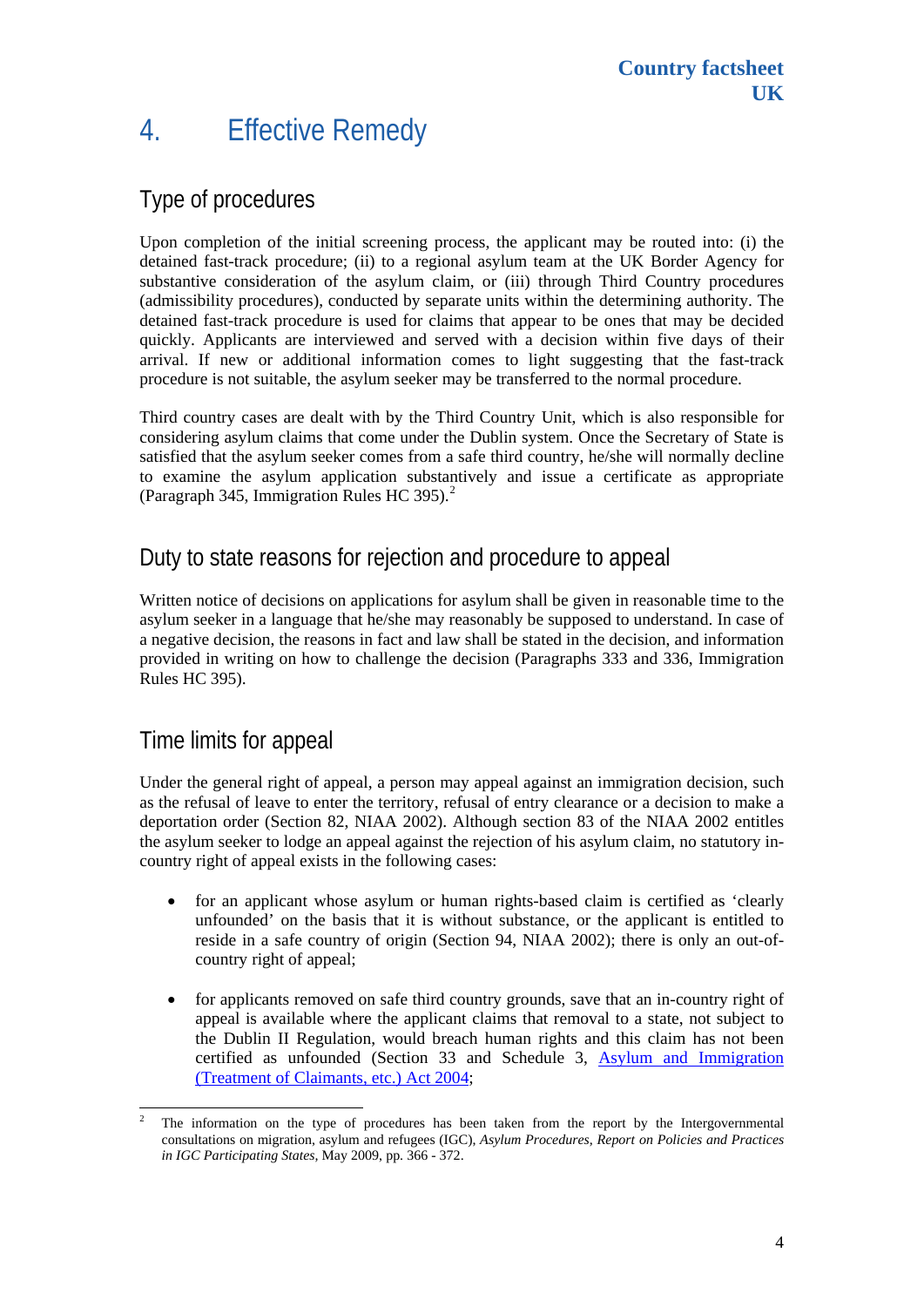- against a negative decision on an asylum claim, where the applicant is to be deported on national security grounds, save in cases which raise human rights issues (Section 97(2), (3), NAII 2002);
- in case of subsequent applications, which could have been raised earlier or in a previous appeal (Section 96(1) – (2), NIAA 2002), unless these amount to a fresh claim according to paragraph 353 of the Immigration Rules.

However, in all the above-mentioned cases, the asylum seeker may seek judicial review of the decision to the higher courts, namely the High Court in England and Wales or the Court of Session in Scotland or the High Court of Northern Ireland ([Immigration Directorate](http://www.ukba.homeoffice.gov.uk/sitecontent/documents/policyandlaw/IDIs/idischapter27/)  [Instructions,](http://www.ukba.homeoffice.gov.uk/sitecontent/documents/policyandlaw/IDIs/idischapter27/) last updated on 25 September 2008, Chapter 27, Section 2).

An appeal by a person who is in the country must be lodged not later than 10 days after he/she is served with the notice of the decision. A five days time limit applies for a detained person under the Immigration Acts. Appeals by a person who is not entitled to a statutory in-country appeal by reason of a provision of the NIAA 2002 can be lodged from outside the country not later than 28 days after departure from the country if the person was in the UK when the decision was made (Section 7, [Asylum and Immigration Tribunal \(Procedure\) Rules 2005\)](http://www.tribunals.gov.uk/Tribunals/Documents/Rules/ConsolidatedAsylumandImmigrationProcedureRules2005forFirst-tierTribunal-FINAL.pdf). Under the fast track procedure, the asylum seeker must lodge an appeal not later than two days after the day on which he/she is served with notice of the immigration decision (Section 8(1), [Asylum and Immigration Tribunal \(Fast Track Procedure\) Rules 2005](http://www.tribunals.gov.uk/Tribunals/Documents/Rules/Consolidated_AI_FastTrackRule2005.pdf)).

In Dublin cases, once another country has accepted responsibility, Third Country Unit will certify the asylum claim under Schedule 3 of the Asylum and Immigration (Treatment of Claimants etc.) 2004 Act. The statutory right of appeal for transfers (Part 2 of Schedule 3 to the Asylum and Immigration (Treatment of Claimants etc.) Act 2004) is non-suspensive unless a human rights challenge to removal (not based on onward removal in breach of Article 3 of the ECHR) is not certified as 'clearly unfounded'. Such appeals must be lodged with the First-tier Tribunal within 28 days of the person's departure from the territory. If the human rights challenge to removal is not certified as 'clearly unfounded', there is an incountry right of appeal and the appeal must be lodged with the Tribunal no later than 10 days after the person is served with the notice of decision (five days if the person is in detention).<sup>[3](#page-4-0)</sup>

| <b>Type of procedure</b>                  | <b>Time limits</b> | <b>Right to remain</b>                                                                                     |
|-------------------------------------------|--------------------|------------------------------------------------------------------------------------------------------------|
| Regular procedure (in-<br>country appeal) | 10 days            | Automatic suspensive effect.                                                                               |
| Regular procedure<br>(detained cases)     | 5 days             | Automatic suspensive effect.                                                                               |
| Fast-track procedure                      | 2 days             | Automatic suspensive effect.                                                                               |
| Non-suspensive appeal<br>procedure        |                    | No suspensive effect. Only out-of country appeal<br>possible, if submitted within 28 days after departure. |
| Dublin procedure                          | 28 days            | No suspensive effect.                                                                                      |

## Right to remain in the country during appeal

Until an asylum application has been determined by the Secretary of State or the Secretary of State has issued a certificate on safe countries (under the [Asylum and Immigration \(Treatment](http://www.opsi.gov.uk/acts/acts2004/ukpga_20040019_en_1) 

<span id="page-4-0"></span> $\frac{1}{3}$  The information has been taken from the report by the Intergovernmental consultations on migration, asylum and refugees (IGC), *Asylum Procedures, Report on Policies and Practices in IGC Participating States,* May 2009, pp. 366 - 372.